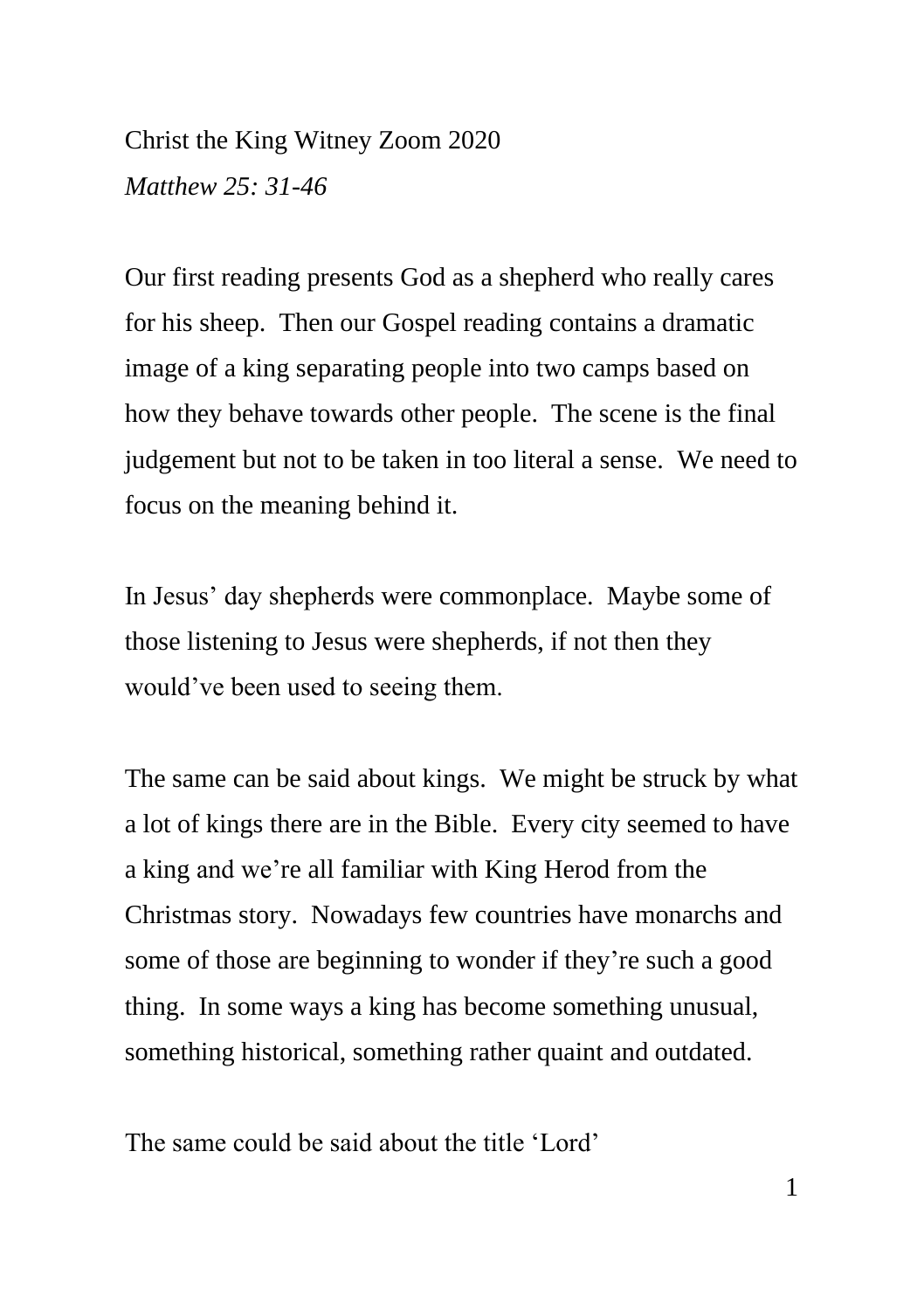So, when it comes to God, should we still be referring to him as Lord, or King, or even shepherd? What do these titles mean today? Would it be more appropriate to call him President or Prime Minister? We're making a mistake if we do. A president or prime minister must be elected and if they don't live up to our expectations, we can remove them from office and elect someone else.

Whereas a king, or a Lord, is someone we're stuck with, whether we like them or not. And that's the reality of our relationship with God. We don't choose God, he chooses us. Our choice is whether we relate to him or not. But for Christians, there's no alternative god to whom we might transfer allegiance. God's there, whether we like it or not. He's the source of goodness, grace and justice for this world.

Justice is one of the most profound longings of humanity. If there's no justice, then something is out of joint. It's hard to define and even harder to put into practice, but it's never stopped people seeking it, praying for it and working to find ways of doing it better. And justice doesn't simply mean punishing wickedness, it means bringing the world back into balance.

2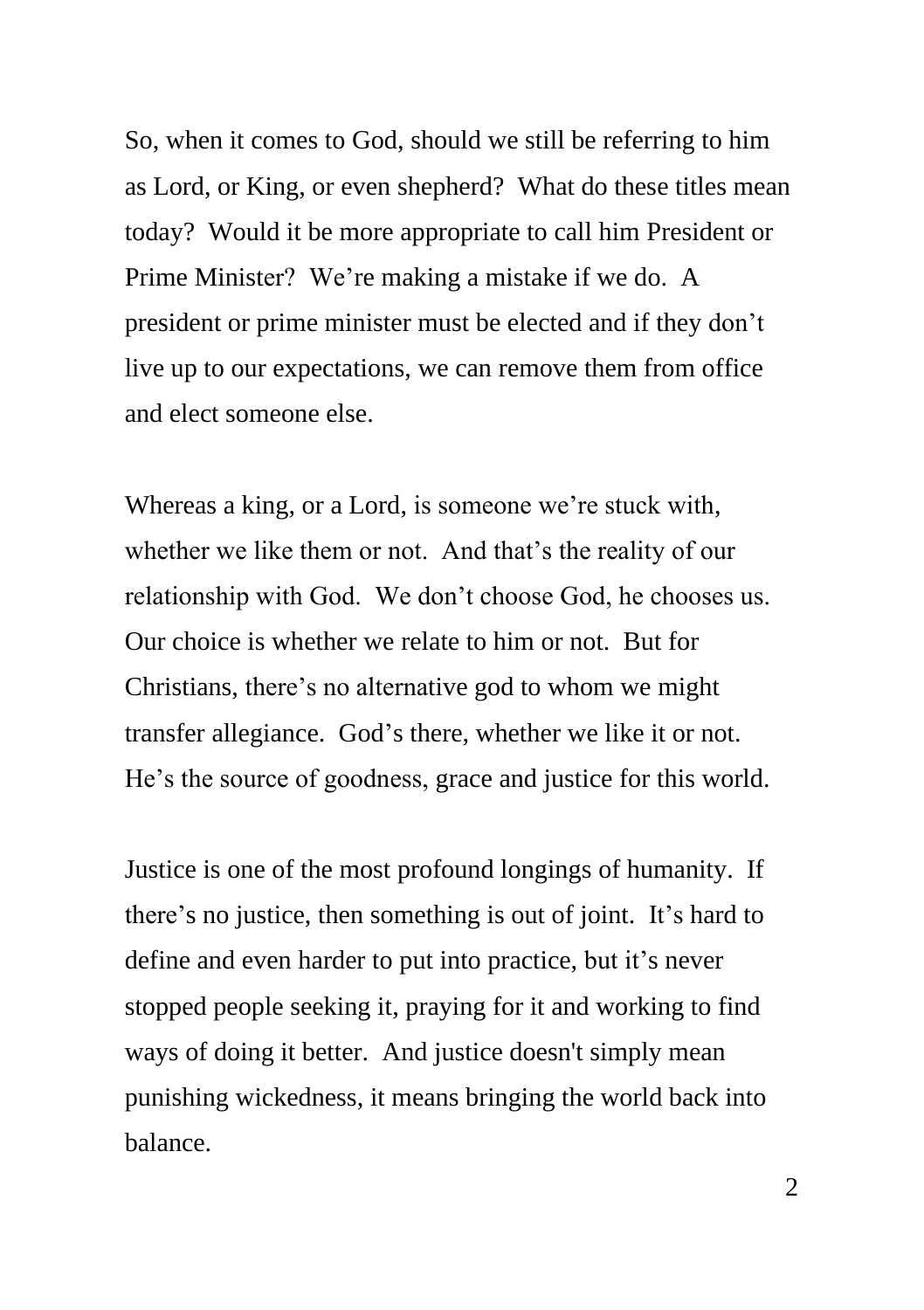And so, for the last Sunday in the Church's year we've a vivid parable telling us what'll happen when justice is done, and the Son of Man comes in glory. Christ the King will separate the sheep from the goats. He'll welcome the sheep on his right hand and offer them the kingdom that's been prepared for them since the creation of the world.

In the Middle East sheep and goats graze together but need to be separated at night so goats, which are less hardy, can be kept warm. It's often difficult to tell them apart. They can be similar in colour, but one main difference is the sheep's tail hangs down and the goat's sticks up. But the reference to sheep and goats and to the shepherd who divides them up at the end of the grazing day is incidental to the main point of this parable.

There will be two kinds of people being judged, described respectively as 'sheep' and 'goats', the good guys and the bad guys. And how are the good and the bad guys to be distinguished from each other? It is obvious that both groups are very surprised at the criteria Jesus gives.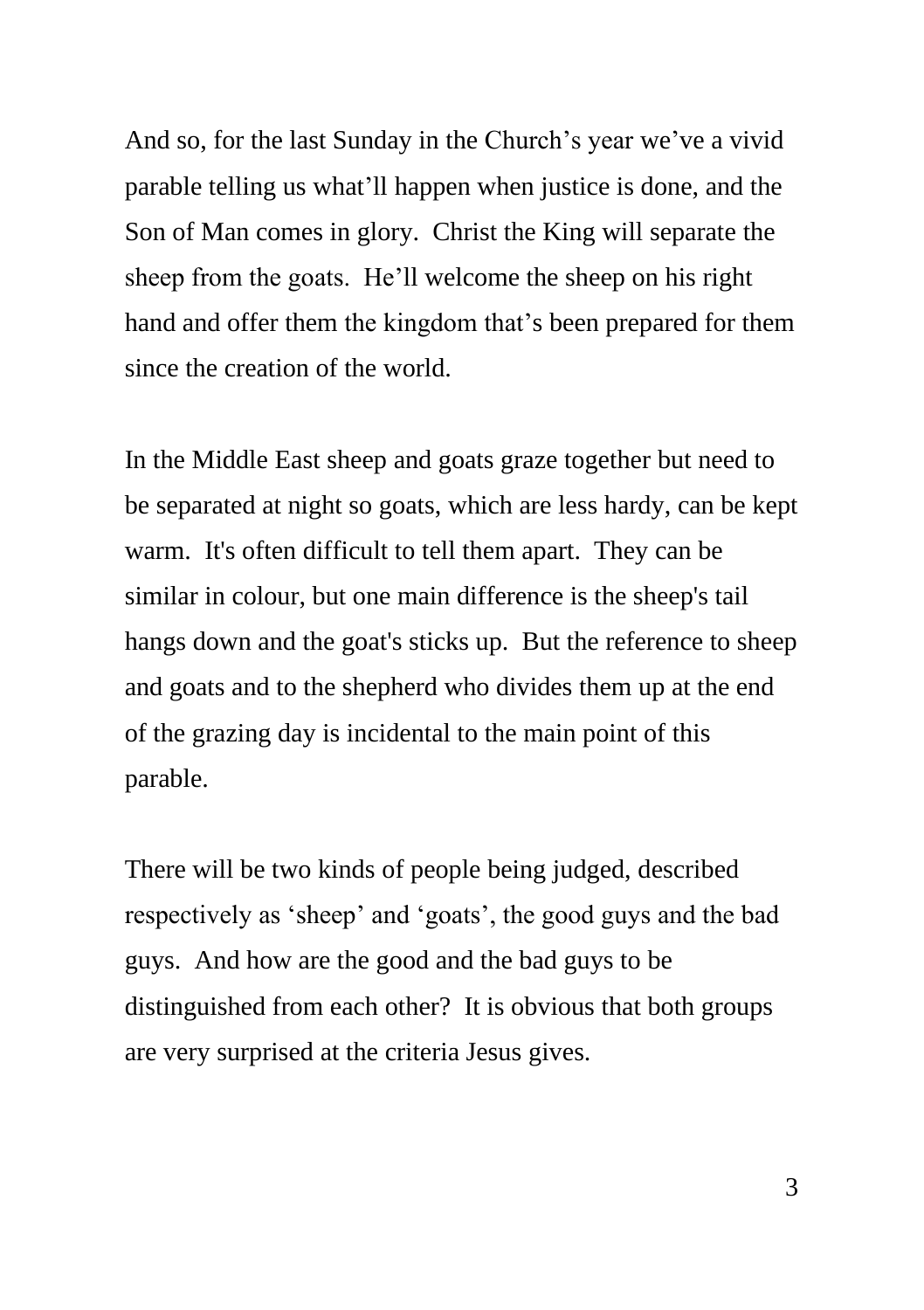The sheep are clearly very surprised. This isn't what they expect to hear. It seems they hardly remember doing the loving things although they've done at least some of them. And certainly, they don't remember ever doing any of them for Jesus. "Lord, when was it that we saw you hungry and gave you food, or thirsty and gave you something to drink? And when was it that we saw you a stranger and welcomed you, or naked and gave you clothing? And when was it that we saw you sick or in prison and visited you?"

Are they even more surprised at the answer they get? "Truly, I tell you, just as you did it to one of the least of these brothers and sisters of mine, you did it to me."

Then turning to the goats, Jesus condemns them for not doing any of the caring things and for not recognising Jesus in their brothers and sisters.

So, what's this story about for us?

The way we deal with others is the way we deal with God. If we don't listen to others, we're not likely to listen to God. If we're mean to others, we'll have a mean relationship with God.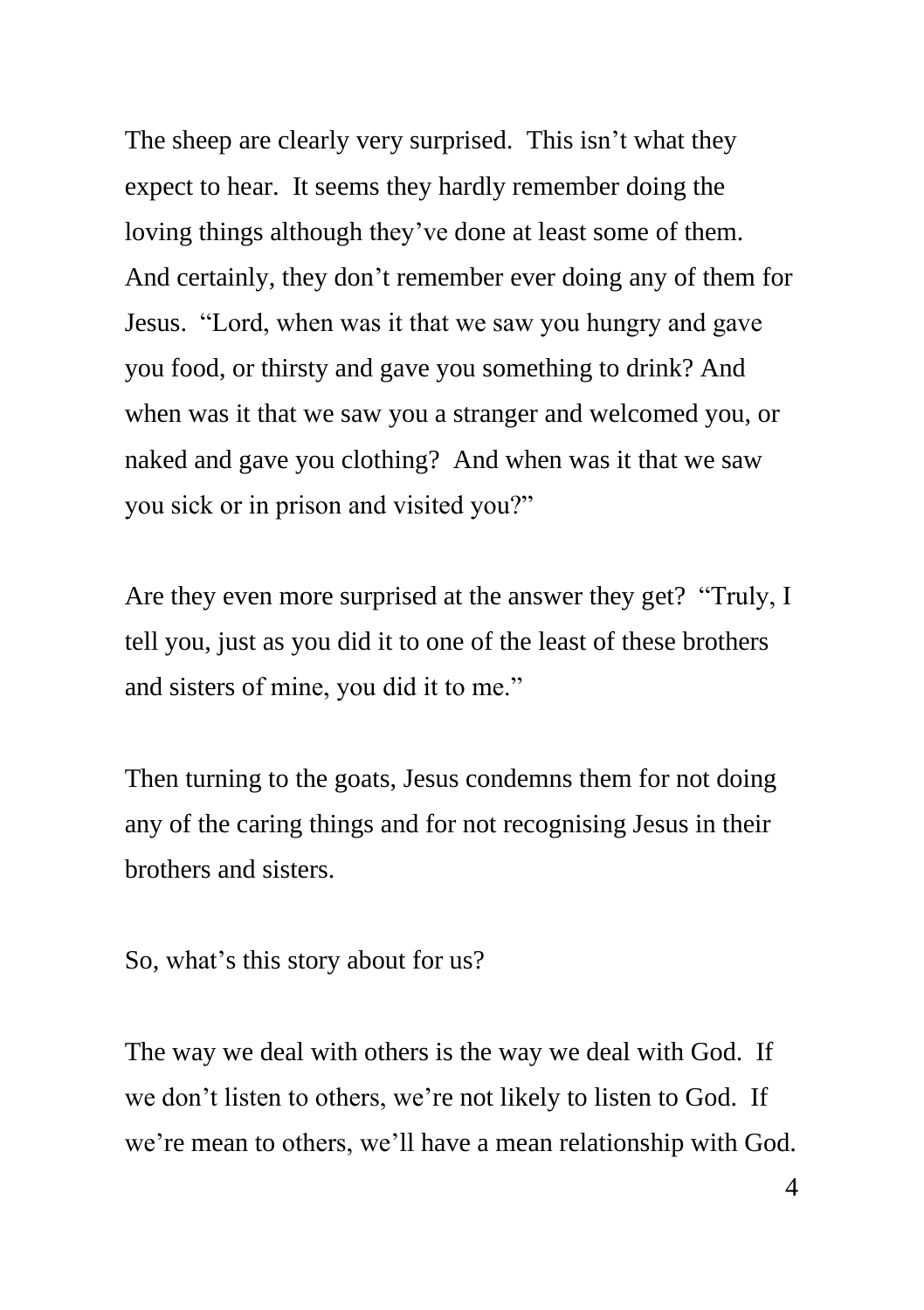If we only like people who obey us, we'll seek a puppet God. Our faith isn't one that's out of this world – our faith is reflected in our relationships with each other as well as with God. As God is in each person, though sometimes so hidden he's hard to find, we need to treat everyone with reverence and respect. There's no single person who doesn't have God hidden within, even though they may live in total denial of him. The tramp and the criminal have no less of God than the archbishop or saint.

So is the title of King an outdated title for Jesus? Jesus makes it quite clear in his parable that he has expectations of the people who wish to be in his kingdom so are these expectations still applicable to us?

Yes, if we want to be part of God's kingdom then we're to feed the hungry. A third of the world's population are starving so the hungry are not outdated. We're to welcome the stranger. There are refugees, driven out from their own countries to seek asylum in another. Strangers are not outdated. We're to care for the sick. Whole countries are affected by disease and

5